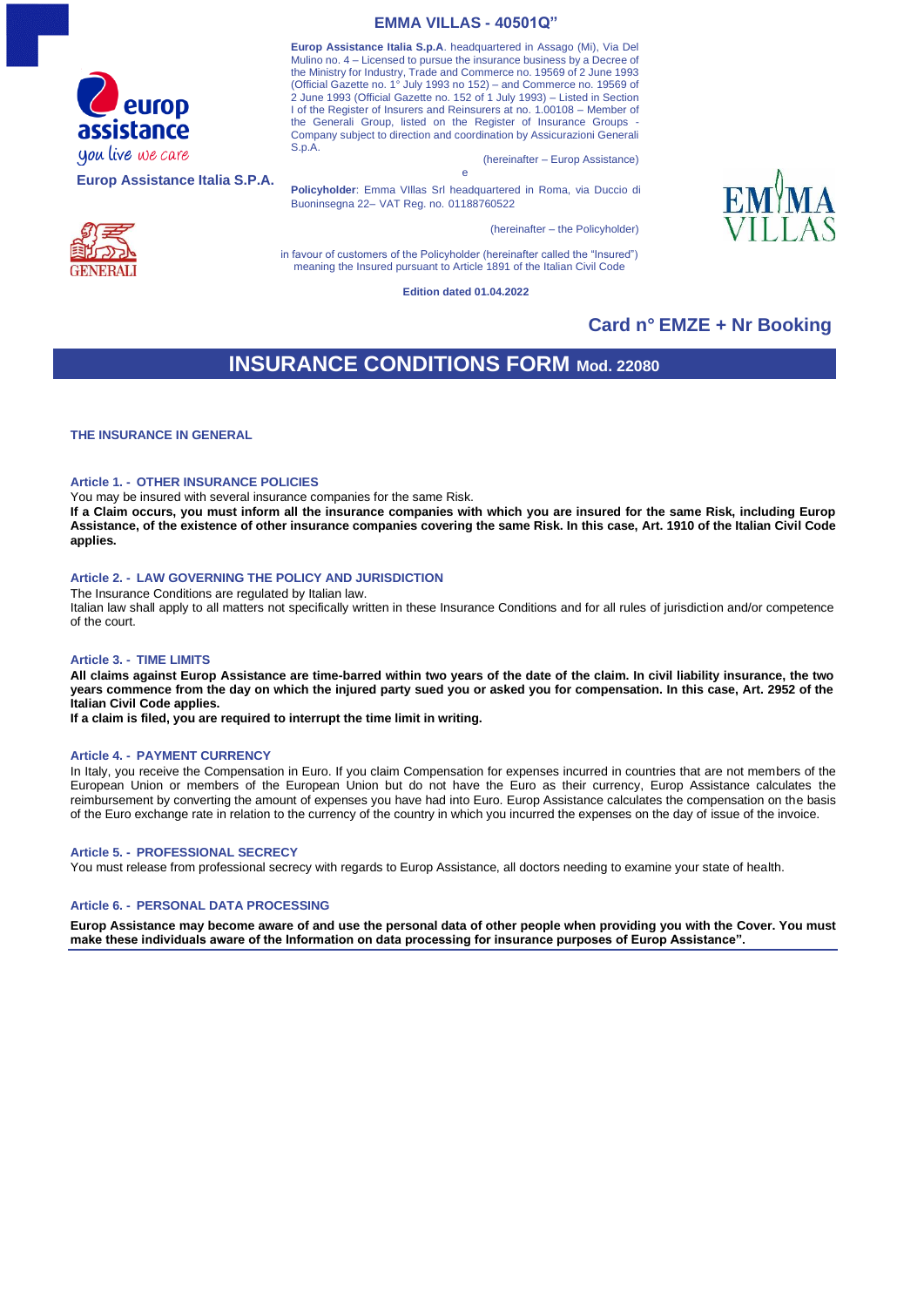

### **SECTION I – DESCRIPTION OF COVER**



**What is insured?**

### **Article 7. - SUBJECT OF THE INSURANCE**

### **EASY RENT COVER**

If accidental damage to your property is caused by the Renter during the rental period, Europ Assistance will reimburse you for the costs you incur in replacing or repairing the damaged property.

**Compensation shall be paid up to a maximum value of €1,500.00, subject to the deductible specified in the Limitations section. Please Note!**

**Before leaving the property, you or your agent must make arrangements with the Renter to verify that the condition of the property is unchanged from what was confirmed at check-in and have the renter sign a statement indicating any damage caused.**



**Where is the cover valid?**

### **Article 8. - TERRITORIAL SCOPE**

The Cover is valid throughout **Italy, the Republic of San Marino and the Vatican City.**

**When does Cover start and end?**

### **Article 9. - START DATE AND TERM**

The Cover shall run from the time of commencement of the stay (check-in at the rented property by the Renter) and shall end at the time of the end of the stay (check-out from the rented property by the Renter). **The stay may not exceed 60 consecutive days**.

### **SECTION II - EXCLUSIONS AND LIMITATIONS OF COVER**



**What is not insured?** 

## **Article 10. - EXCLUSIONS**

**Excluded are any claims caused by and dependent on the following:**

**a. malicious intent;**

- **b. non-compliance with the rules set out in the rental agreement signed with the Policyholder;**
- **c. rain, hail, wind, floods, volcanic eruptions, earthquakes, tidal waves, flooding caused by events other than those covered, seawater penetration, landslides and mudslides;**
- **d. electrical phenomena;**
- **e. war, invasion, military occupation, insurrection, revolution, confiscation or requisition, strikes, riots or popular movements, looting, acts of terrorism and vandalism;**
- **f. transmutation of the nucleus of the atom, radiation caused by the artificial acceleration of atomic particles.**
- **g. frost, moisture, dripping, lack of or inadequate maintenance, fire, explosion and bursting;**
- **h. theft;**
- **i. wear and tear;**
- **j. breakage of or damage to collections and works of art in general;**
- **k. breakage or damage to everyday crockery;**
- **l. defects for which the manufacturer or supplier is liable by law or contract;**
- **m. loss of or damage to furniture not belonging to the owner.**

**The following are also excluded:**

- **n. rentals not for tourism;**
- **o. cleaning expenses;**
- **p. claims occurring on premises used for office, commercial and industrial activities.**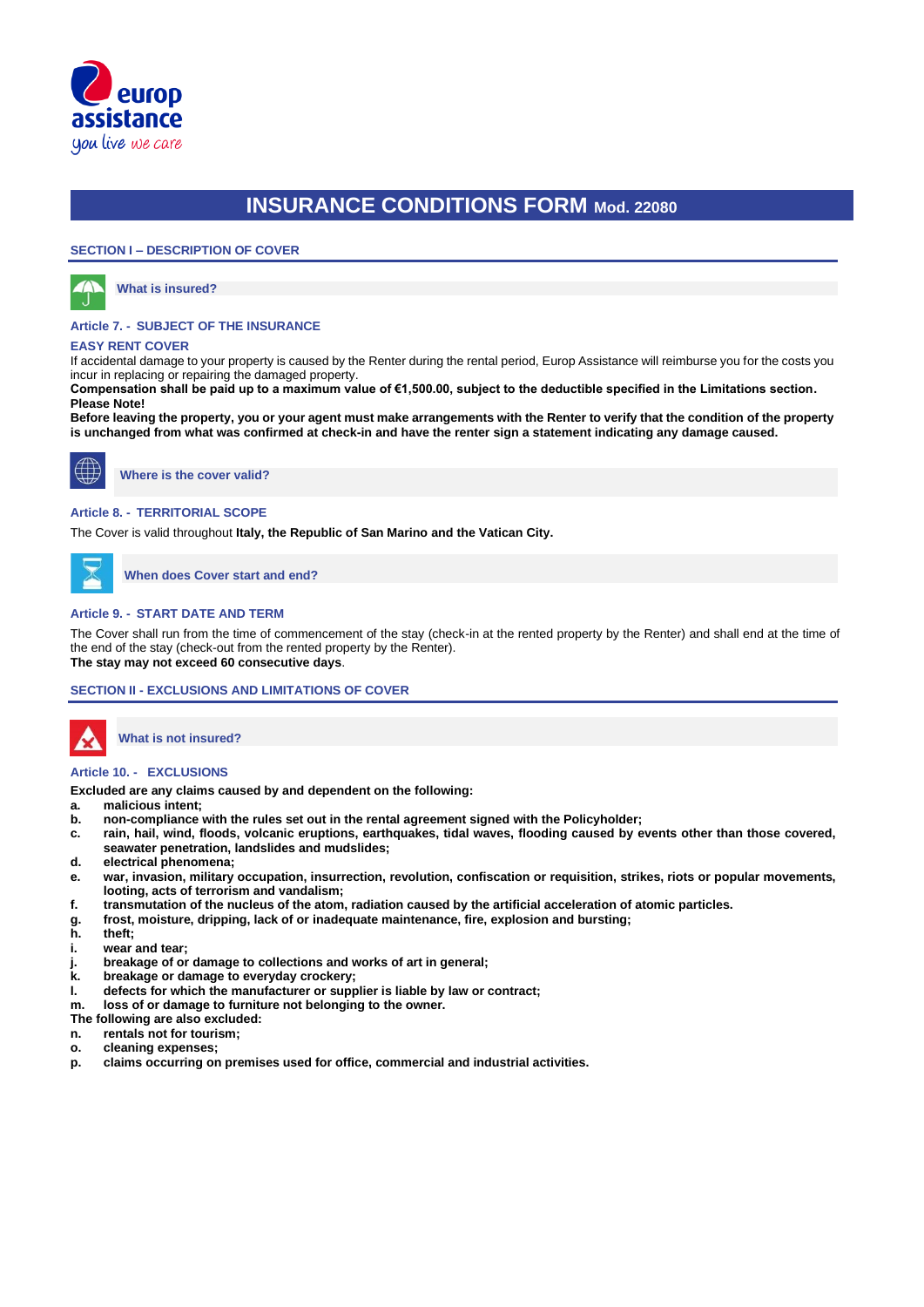



**Are there limits to cover?**

## **Article 11. - INTERNATIONAL SANCTIONS**

"International Sanctions" means the set of national and international provisions governing embargoes, sanctioned individuals and entities, terrorist financing and trade restrictions adopted by: (i) United Nations; (ii) European Union; (iii) United States of America, primarily through the office of foreign assets control of the United States department of the treasury; (iv) United Kingdom and (v) national jurisdictions governing these conditions of insurance.

Europ Assistance Italia S.p.A. shall not be obliged to provide any insurance cover, nor to settle claims, nor to provide any benefits or services described in the conditions of insurance if this would expose it to any sanction, prohibition or restriction under united nations resolutions or trade or economic sanctions, laws or regulations of the european union, the United States of America, the United Kingdom or applicable national jurisdictions governing these conditions of insurance.

this clause will prevail over any clause to the contrary contained in these terms and conditions of insurance. for further details visit:

**https:/[/www.europassistance.it/contenuti-utili/international-regulatory-information-links](http://www.europassistance.it/contenuti-utili/international-regulatory-information-links)**

Insurance cover is not available for the following countries and territories: Syria, north Korea, Venezuela, Belarus and in Crimea.

## Note

if you are a "united states person" and you are in Cuba, in order to receive the assistance, indemnities/compensation provided for in the policy, you must demonstrate to Europ Assistance Italia S.p.A. that you are in Cba in compliance with us laws.

without authorisation for your stay in Cuba, Europ Assistance Italia s.p.a. cannot provide assistance, and will not be able to award you indemnities/compensation.

### **Article 12. - LIMITS TO COVER**

### • **LIMITS TO INTERVENTION**

**You are not covered if you travel to a country, region or geographical area which the competent government authority in your country of residence or in the country of destination or host country has advised you not to travel to, or otherwise reside in, even temporarily.**

#### • **DEDUCTIBLE**

Europ Assistance shall proceed with compensation by applying a **fixed deductible of €50.00.**

| <b>Example of the deductible:</b> |  |  |  |  |  |
|-----------------------------------|--|--|--|--|--|
|-----------------------------------|--|--|--|--|--|

| <b>Example of the deductible:</b><br>if the agreed deductible is a fixed sum of $€50.00$ : |                              |  |  |
|--------------------------------------------------------------------------------------------|------------------------------|--|--|
| Damage sustained<br>Deductible<br>Compensation                                             | €500.00<br>€50.00<br>€450.00 |  |  |

#### **SECTION III - OBLIGATIONS OF THE INSURED PARTY AND OF EUROP ASSISTANCE**

**What obligations do you have and what obligations does the company have?**

### **Article 13. - OBLIGATIONS OF THE INSURED PARTY IN THE EVENT OF A CLAIM**

*In the event of a claim, a report must be made within five days of leaving the property:*

- *by sending a claim to Europ Assistance Italia S.p.A. - Via del Mulino no. 4 - 20057 Assago (MI) - On the envelope write "Claims Management";*

*or*

- *by accessing the portal [https://sinistrionline.europassistance.it](https://sinistrionline.europassistance.it/) or the websit[e www.europassistance.it](http://www.europassistance.it/) in the CLAIMS-Household Damage section and following the instructions.*

*The complaint must be accompanied by:*

- *e-mail and contact telephone no.;*
- *statement of damage caused;*
- *detailed description of the damaged goods (e.g. for electrical and electronic goods: type, make and model) and photographs of them;*
- a copy of the estimate issued for the repair/replacement of the damaged item; any copy of the invoice/receipt showing the repair/replacement of the damaged goods.

*Europ Assistance, in order to be able to proceed with the settlement of the Claim, may request further documentation, which must be sent to you.*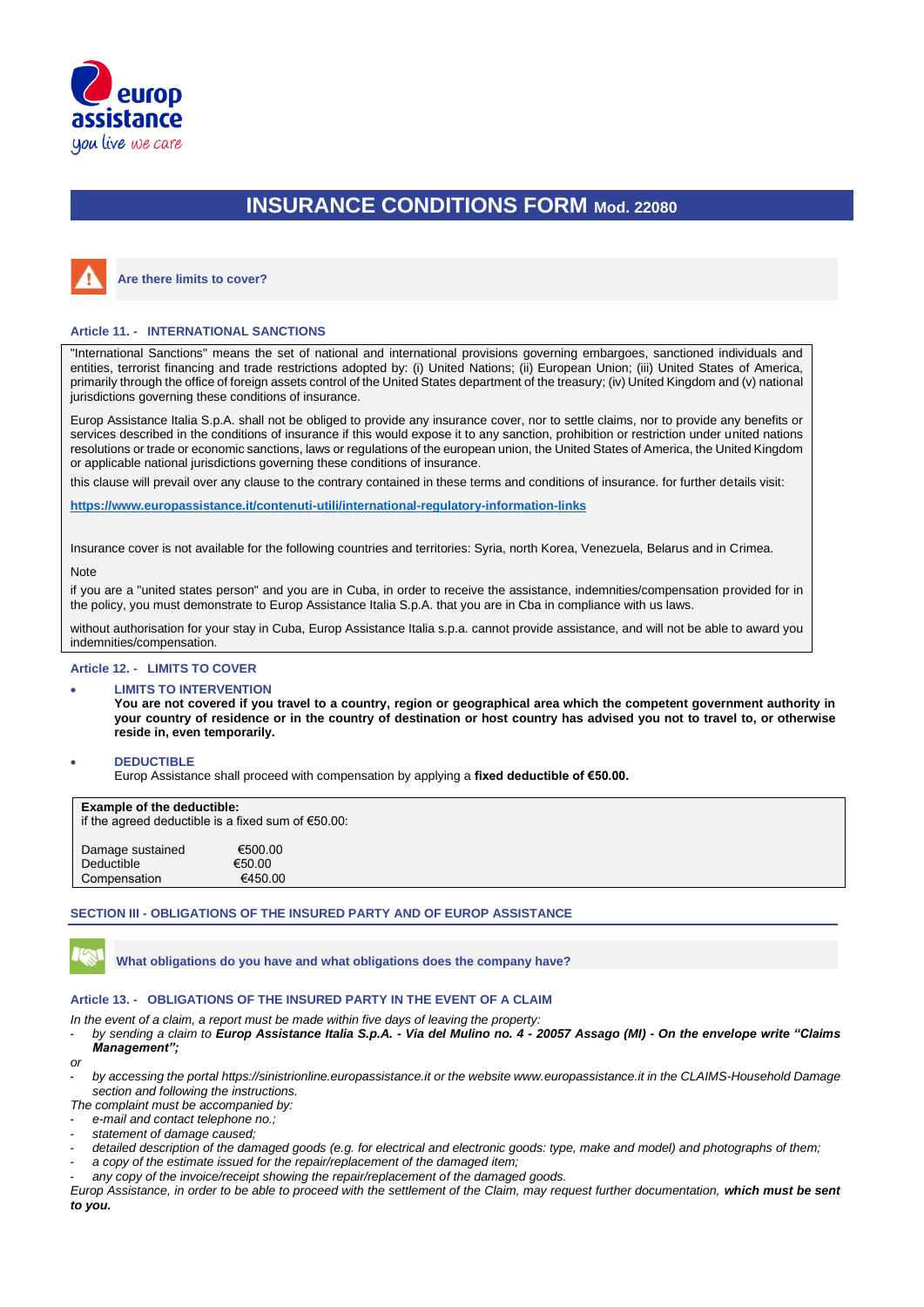

*Europ Assistance may contact you to obtain more details about the dynamics of the claim.*

**FOR THE MANAGEMENT OF CLAIMS REGARDING ALL COVER:**

**Europ Assistance may ask you for other documents needed to assess the claim.** 

**You are obliged to give them.** 

**If you fail to meet your obligations in the event of a claim, Europ Assistance may decide not to reimburse you.** 

**This is established by Article 1915 of the Italian Civil Code.**

**Article 1915 of the Italian Civil Code:** the article explains what happens to the insured if they do not report the claim to their insurer in time. The insurer is required to compensate the insured for an amount equal to the damage sustained by the insured. If the insured deliberately behaves in such a way as to cause or aggravate the damage, the insurer may not pay for said.

If the insured unintentionally causes or aggravates the damage, the insurer may pay less.

### **Article 1. - CRITERIA FOR THE SETTLEMENT OF THE LOSS/DAMAGE**

### • **PAYMENT OF COMPENSATION**

After receiving necessary documentation from you, Europ Assistance will check the Cover is operative and carry out controls, establishing the amount of the reimbursement owing to you and notify you.

**Europ Assistance will pay you within 20 days from this notification.**

**In the event of death before Europ Assistance has paid the reimbursement, your heirs shall be entitled to the payment owed, only if they can prove the existence of the right to the compensation/daily allowance/reimbursement by giving Europ Assistance the documentation required under the article "Obligations of the Insured Person in the event of a Claim".** 

### • **PROCEDURE FOR DAMAGE ASSESSMENT**

The amount of the damage is estimated by Europ Assistance. In the event of disagreement between the parties, they may each appoint **and pay an appraiser**.

The two appraisers must appoint a third appraiser if they do not agree among themselves or even earlier if one of them so requests. The third appraiser intervenes only in the event of disagreement and decisions on disputed points are taken by majority vote**. The costs of the third appraiser are shared equally with Europ Assistance.**

Each appraiser may be assisted and helped by other persons. These persons may intervene in appraiser operations, but have no deliberative vote.

If the parties do not appoint their own appraiser or if the appraisers do not agree on the appointment of the third party, these appointments, even at the request of one of you, shall be made by the Presiding Judge of the Court in whose jurisdiction the accident occurred.

## • **MANDATE OF APPRAISERS**

Appraisers must:

a. investigate the circumstances, nature, cause and manner of the accident giving rise to the Claim;

- b. verify the accuracy of the descriptions and declarations appearing in the documents and report whether there were circumstances at the time of the Claim that had aggravated the risk and had not been communicated, and verify that you have fulfilled your obligations in the event of a Claim;
- c. verify the existence, quality and quantity of the damaged goods, determining their value at the time of the Claim;
- d. estimate and settle the damage in accordance with the contractual provisions.

The results of the appraisal operations must be recorded in a special report (with detailed estimates attached) to be drawn up in duplicate, one for each party.

**The results of the assessments referred to in points c) and d) are mandatory for both you and Europ Assistance. Except in the case of fraud, error, violence or breach of contractual agreements, both you and Europ Assistance hereby waive any and all claims for damages, without prejudice to any and all actions and objections relating to the indemnity of damages.**

The joint report is valid even if one appraiser refuses to sign it; this refusal must be attested by the other appraisers in the final report. Appraisers are exempted from observing formalities.

### • **VALUE OF INSURED PROPERTY AND DETERMINATION OF LOSS**

- 1. If the **damaged good is not repairable**, and it is **replaced** with another, equal or similar in value, use, quality and purpose, **Europ Assistance shall indemnify the amount of the invoice indicating the expense incurred to replace it**. With regard to **electrical/electronic goods**, the **value of the invoice indicating the cost of replacement will be recognised only if no more than two years have passed since the date of purchase of the damaged good**. **If the original purchase invoice for the damaged item is not presented, the damage to the item will be assessed according to the commercial value of the item at the time of the claim.**
- 2. If the **damaged good is repaired**, **Europ Assistance shall indemnify the value indicated on the repair invoice**. **If the repair of the property has a higher value than the property itself at the time of the claim, Europ Assistance shall indemnify the commercial value of the property at the time of the claim.**
- 3. If the **damaged good is not repurchased or repaired**, **Europ Assistance will compensate the value of the good based on the repair/replacement estimate and the valuation by the appraiser**.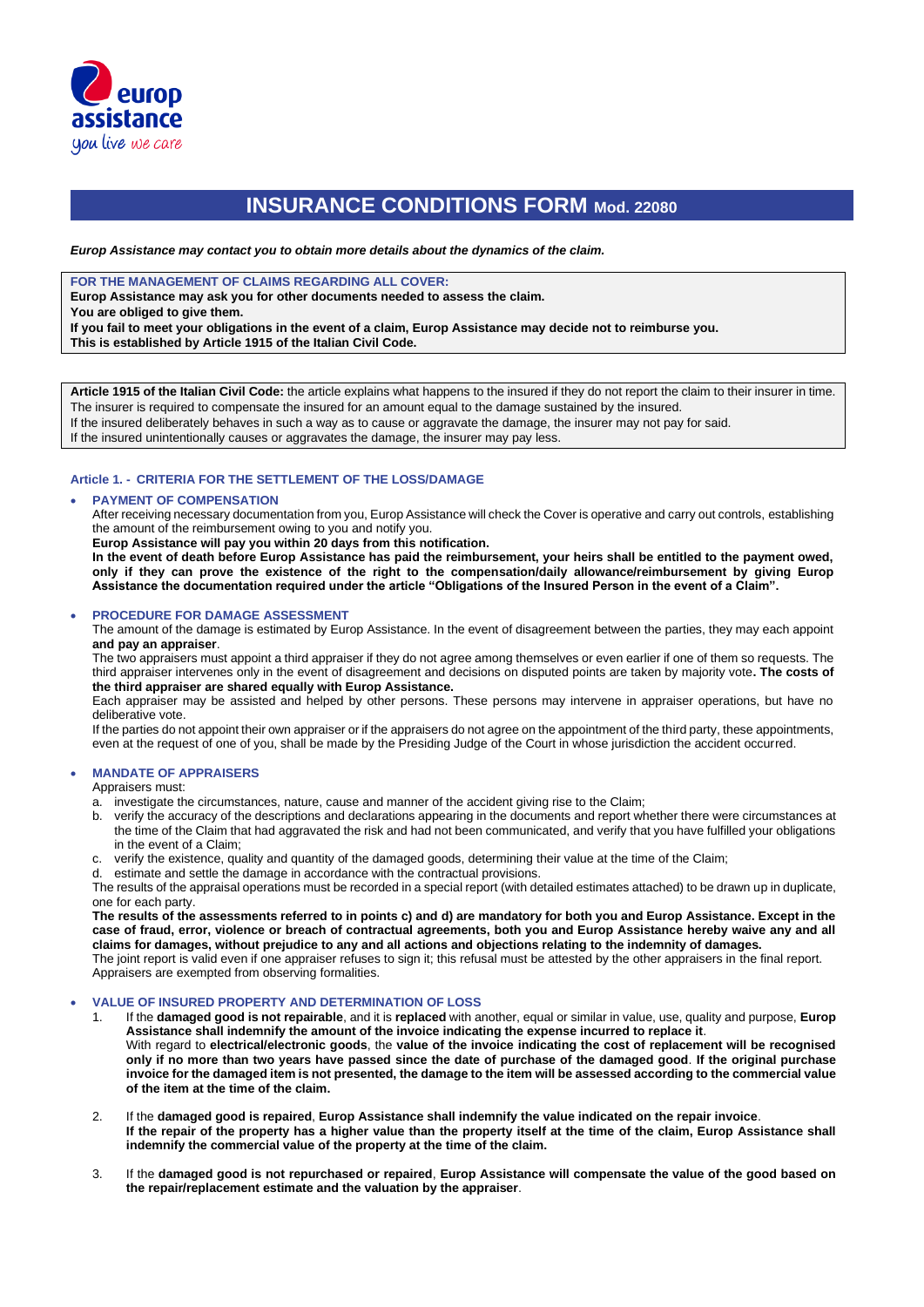

**Compensation shall always be paid up to the limit of indemnity and subject to the deductible.**

### • **WILFUL EXAGGERATION OF DAMAGE**

**If the amount of the loss or damage is wilfully exaggerated**, **if items which did not exist at the time of the loss or damage are declared to have been destroyed or lost, if saved items are concealed, stolen or tampered with, if false or fraudulent means or documents are used as justification, if traces, material evidence and residues of the loss or damage are wilfully altered or if the progress of the loss or damage is facilitated, the right to compensation shall be lost.**

### • **PAYMENT OF COMPENSATION**

Europ Assistance, after receiving the necessary documentation, after verifying the operability of the Cover and after making the necessary verifications, shall establish the Compensation. **Europ Assistance shall pay the compensation due exclusively to the Insured Person within 30 days from the date on which the claim was defined.**

### **COMPLAINTS**

Any complaints about the contractual relationship or the management of claims must be sent in writing to: Europ Assistance Italia S.p.A. – Complaints Office – Via del Mulino no. 4 - 20057 Assago (MI), Italy; fax: (+39) 02.58.47.71.28 – certified email: reclami@pec.europassistance.it - e-mail: ufficio.reclami@europassistance.it.

If you are not satisfied with the outcome of the complaint, or if you do not receive a reply within 45 days you may contact the Italian insurance regulator IVASS – Consumer Protection Department – Via del Quirinale, 21 - 00187 Rome, Italy, fax: (+39) 06.42.13.32.06, certified email: ivass@pec.ivass.it, sending the relevant documentation with the complaint handled by Europ Assistance. In such cases, and for complaints that relate to compliance with insurance industry regulations, which must be submitted directly to IVASS, your complaint must contain:

- the name, surname and address of the complainant, together with phone number;<br>• the details of the person(s) the complaint concerns; the details of the person(s) the complaint concerns:
- 
- a brief but comprehensive description of the reason for the complaint;
- a copy of the complaint submitted to Europ Assistance Italia and any response received;
- other documents which may be useful in describing the circumstances in detail.
- The IVASS complaint form can be downloaded from the web site www.ivass.it.

Before taking legal action through the courts, you may use alternative dispute resolution methods as provided for by law or by contract. • Mediation: you can contact one of the Mediation Bodies listed by the Italian Ministry of Justice on the web site www.giustizia.it (Law 98 of 9/8/2013);

• Assisted negotiation: by sending a request to Europ Assistance Italia S.p.A., through your lawyer.

Insurance disputes concerning the determination and estimation of damage for policies covering the risk of damage (where provided for in the terms and conditions of insurance).

To resolve disputes about the determination and estimation of the damage, a loss adjuster will be required, where provided for in the Terms and Conditions of Insurance. A request for the commencement of a contractual loss adjustment or arbitration procedure must be sent to: Ufficio Liquidazione Sinistri (Claims Settlement Office) – Via del Mulino no. 4 - 20057 Assago (MI), Italy by registered mail with return receipt or certified e-mail to sinistri@pec.europassistance.it.

For disputes concerning policies covering the risk of damage in which the contractual loss adjustment procedure has already been completed, or for those that do not concern the determination or estimation of damage, the law requires obligatory mediation before further action, with the right to resort to assisted negotiation.

Disputes in insurance matters relating to medical issues (where provided for in the terms and conditions of insurance).

For disputes that relate to medical issues concerning accident or illness policies, and arbitration procedure will be required, where provided for in the terms and conditions of insurance in order to resolve this type of dispute. A request for the commencement of a contractual loss adjustment or arbitration procedure must be sent to: Ufficio Liquidazione Sinistri (Claims Settlement Office) – Via del Mulino no. 4 - 20057 Assago (MI), Italy by registered mail with return receipt or certified e-mail to sinistri@pec.europassistance.it. The arbitration procedure will be conducted at the offices of the Legal Medicine Institute closest to your place of residence.

For disputes concerning policies covering the risk of damage in which the contractual loss adjustment procedure has already been completed, or for those that do not concern the determination or estimation of damage, the law requires obligatory mediation before further action, with the right to resort to assisted negotiation.

Your right to take action through the courts remains unaffected.

In order to resolve cross-border disputes, you may submit a complaint to the Italian insurance regulator IVASS, or take action through the relevant system abroad using the FIN-NET procedure (on the web site http://ec.europa.eu/internal\_market/finnet/index\_en.htm).

#### Europ Assistance Italia S.p.A.

Sede sociale, Direzione e Uffici: Via del Mulino, 4 - 20057 Assago (MI) - Tel. 02.58.38.41 - www.europassistance.it<br>Indirizzo posta elettronica certificata (PEC): EuropAssistanceItaliaSpA@pec.europassistance.it<br>Capitale So



www.europassistance.it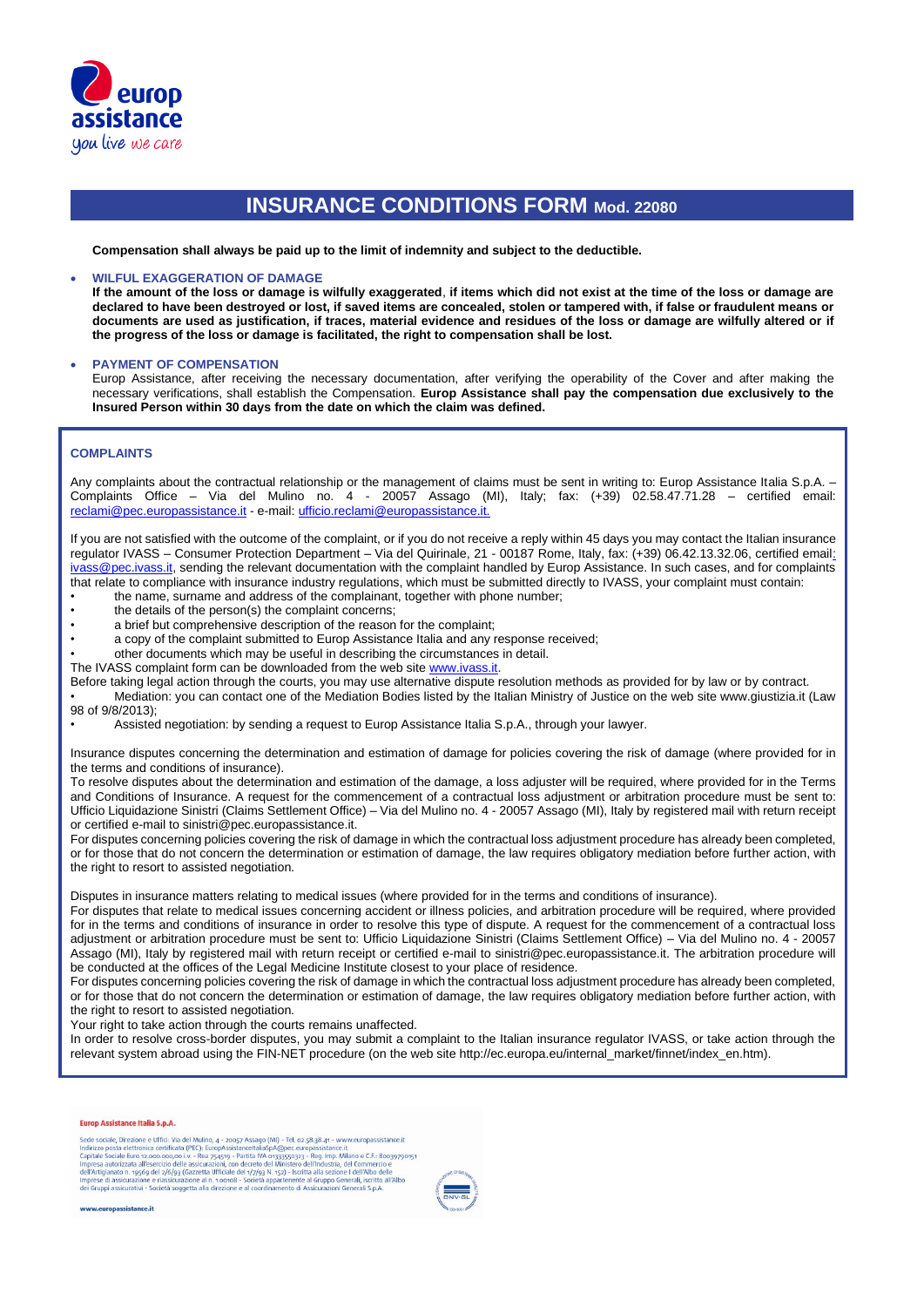

# **PRIVACY NOTICE**

### **WHAT IS PERSONAL DATA AND HOW IS IT USED BY EUROP ASSISTANCE ITALIA S.P.A.**

Information on data processing for insurance purposes

(pursuant to Articles 13 and 14 of the European Data Protection Regulation).

Personal data is information about a person that enables him or her to be recognised among other people.

Personal data includes, for example, your name and surname, your identity card or passport number, information about your health, such as illness or injury, information about criminal offences and criminal convictions.

There are regulations[1] protecting personal data from misuse. Europ Assistance Italia complies with these regulations and, for this reason, wishes to inform you of what it does with your personal data.

If the information in this Notice is not sufficient, or if you wish to exert a legal right, you may write to the Data Protection Officer at Europ Assistance Italia Ufficio Protezione Dati Via del Mulino no. 4 - 20057 Assago (MI) or by email to UfficioProtezioneDati@euroDassistance.it

### **Why Europ Assistance Italia uses your personal data and what happens if you do not provide data or do not authorise its use**

Europ Assistance Italia uses your personal data, if necessary, including data relating to your health or to criminal offences and criminal convictions, for the following insurance purposes:

- to carry out the activity that is provided for by the Terms and Conditions of Insurance or to provide the SERVICES and COVER; to carry out insurance business, for example proposing and managing the covers, collecting premiums, undertaking reinsurance, control and statistical activities: your common data, which may also concern your location if the COVER requires geolocation, is processed in order to meet contract obligations; to process, where necessary, your health data, you must provide your consent; automated decision-making processes are used in some of the processes of managing SERVICES and COVER[2];
- to carry out insurance business and prevent and detect fraud, take legal action and notify the authorities of possible offences, recover amounts owing, issue intra-group communications, protecting the security of the company's assets: your Data, including data relating to your health, or data relating to criminal offences and convictions for which you have given your consent, is processed in the legitimate interests of the company and third parties;
- to carry out activities required by law, such as the retention of documents relating to the Terms and Conditions of Insurance and claims; to respond to requests from the authorities such as the Carabinieri, the Insurance Regulator, IVASS: your Data, including data relating to your health or to criminal offences and convictions, is processed in order to comply with the law or regulations..

If you do not provide your personal data and/or you do not consent to its use, Europ Assistance Italia will not be able to carry out the activity for insurance purposes and therefore will not be able to provide the PRESTAZIONI and COVER.

#### **How Europ Assistance Italia uses your personal data and who the data is disclosed to**

Europ Assistance Italia, through its employees, staff and external parties/companies[3], uses personal data that it has obtained from you or from other persons (such as, for example, the policyholder, a relative of yours or the doctor who treated you, a travelling companion or a supplier) either on paper or via computer or an app

For insurance purposes, Europ Assistance Italia may disclose your personal data, if necessary, to private and public entities operating in the insurance sector and other entities performing technical, organisational and operational activities[4].

Europ Assistance Italia, depending on the activities it is required to perform, may use your personal data in Italy and abroad, and may also disclose it to entities located in countries outside the European Union that might not guarantee an adequate level of protection according to the European Commission. In such cases, the transfer of your personal data to entities outside the European Union will be subject to appropriate safeguards in accordance with applicable law. You have the right to obtain information and, if appropriate, a copy of the guarantees adopted to transfer your personal data outside the European Union by contacting the Data Protection Office.

Europ Assistance Italia will not make your personal data available to the public.

## **How long does Europ Assistance Italia retain your personal data?**

Europ Assistance Italia will retain your personal data for as long as is necessary for the management of the above-mentioned purposes in accordance with provisions of the law or, if this is not possible, in accordance with the times indicated below.

• Personal data contained in insurance contracts, insurance treaties and co-insurance contracts, claims and litigation files are retained for 10 years from the last registration in accordance with provisions of the Italian Civil Code or for a further 5 years in accordance with insurance regulations.

• Common personal data collected on any occasion (for example when entering into a policy requesting a quote) accompanied by consent/refusal to consent to sales promotions and probation are retained without expiry, as is evidence of relevant changes you make over time to the consent/refusal.

You have the right to object at any time to such processing and to request the deletion of your data if there are no contractual or legal conditions that require its retention.

• Personal data collected as a result of the exercise of data subjects' rights is retained for 10 years after the last registration in accordance with provisions of the Italian Civil Code

• Personal data of individuals who have committed fraud or attempted to commit fraud is retained for more than 10 years.

In general, for all matters not expressly specified, the ten-year retention period indicated in Article 2220 of the Italian Civil Code or any other specific term provided for by applicable law shall apply.

<sup>[1]</sup> The Regulation (EU) 2016/679 on processing of personal data (hereinafter the Privacy Regulation) and Italian primary and secondary legislation.

<sup>[2]</sup> Automated decision-making is defined as a management process that does not require the intervention of an operator: this process has shorter management times. If you would like to request the services of a Claims handl

organisational and operational nature. They are for example: agents, sub-agents and other agency staff, producers, insurance brokers, banks, SIM and other purchase channels; insurers, co-insurers and reinsurers, pension<br>fu

services, as well as companies specialising in market research and service quality surveys.<br>[4] The Policyholder, other branches of Europ Assistance, Generali Group companies and other entities such as insurance intermedia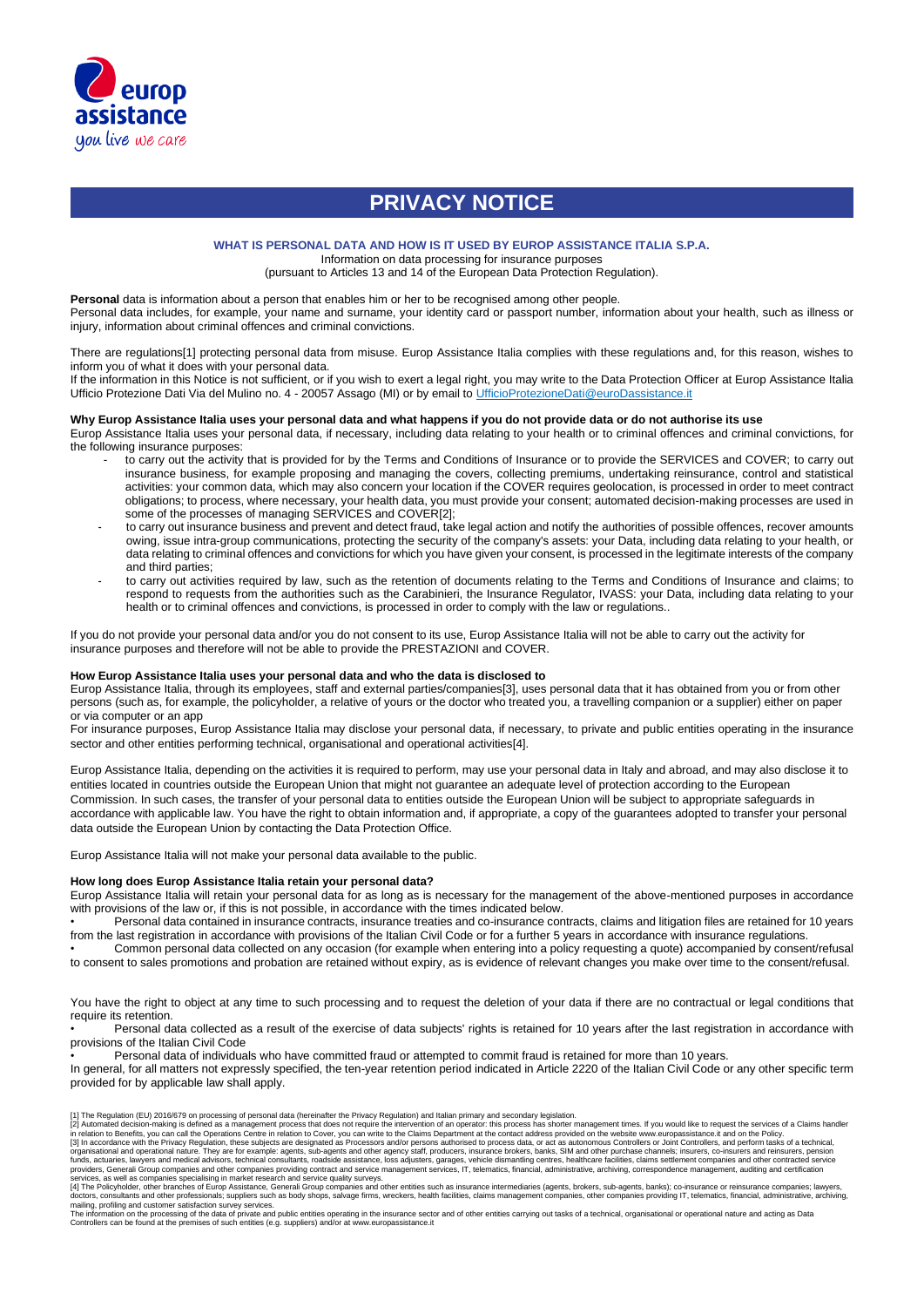

# **PRIVACY NOTICE**

What are your rights to protect your personal data?

In connection with the processing of your personal data you have the following rights: access, rectification, cancellation, restriction, portability, revocation and opposition, which you can exercise according to the procedures indicated in the next section "How you can exercise your rights to protect your personal data". You have the right to lodge a complaint with the Data Protection Authority and you can find more information at [www.garanteprivacy.it.](http://www.garanteprivacy.it/) **How you can exercise your rights to protect your personal data**

- To find out which of your personal data is used by Europ Assistance Italia (right of access);
- to request your data to be rectified (updated, modified) or if possible, erased, limited and to exercise the right to the portability of your personal data processed at Europ Assistance Italia;
- to object to the processing of your personal data based on the legitimate interest of the controller or a third party unless the controller or the third party demonstrates that such legitimate interest overrides your own or such processing is necessary for the establishment, exercise or defence of legal claims; to object to the processing of your personal data for direct marketing purposes.
- if the processing carried out by the Controller is based on your consent, to withdraw the consent given, it being understood that the withdrawal of the consent previously given does not affect the lawfulness of the processing carried out before the withdrawal,

you can write at any time to:

Data Protection Office - Europ Assistance Italia SpA - Via del Mulino, 4 – 20057 Assago (MI) also by email: UfficioProtezioneDati@europassistance.it

#### **Changes and updates to the Notice**

Europ Assistance Italia may supplement and/or update all or part of this Notice in consideration of possible future changes to applicable privacy laws. It is understood that any amendments, additions or updates will be notified in accordance with applicable legislation, also by publication on the website www.europassistance.it where you can also find more information on the policies regarding the protection of personal data adopted by Europ Assistance Italia.

[1] The Regulation (EU) 2016/679 on processing of personal data (hereinafter the Privacy Regulation) and Italian primary and secondary legislation.

[2] Automated decision-making is defined as a management process that does not require the intervention of an operator: this process has shorter management times. If you would like to request the services of a Claims handl

organisational and operational nature. They are for example: agents, sub-agents and other agency staff, producers, insurance brokers, banks, SIM and other purchase channels; insurers, co-insurers and reinsurers, pension<br>fu

services, as well as companies specialising in market research and service quality surveys.<br>[4] The Policyholder, other branches of Europ Assistance, Generali Group companies and other entities such as insurance intermedia